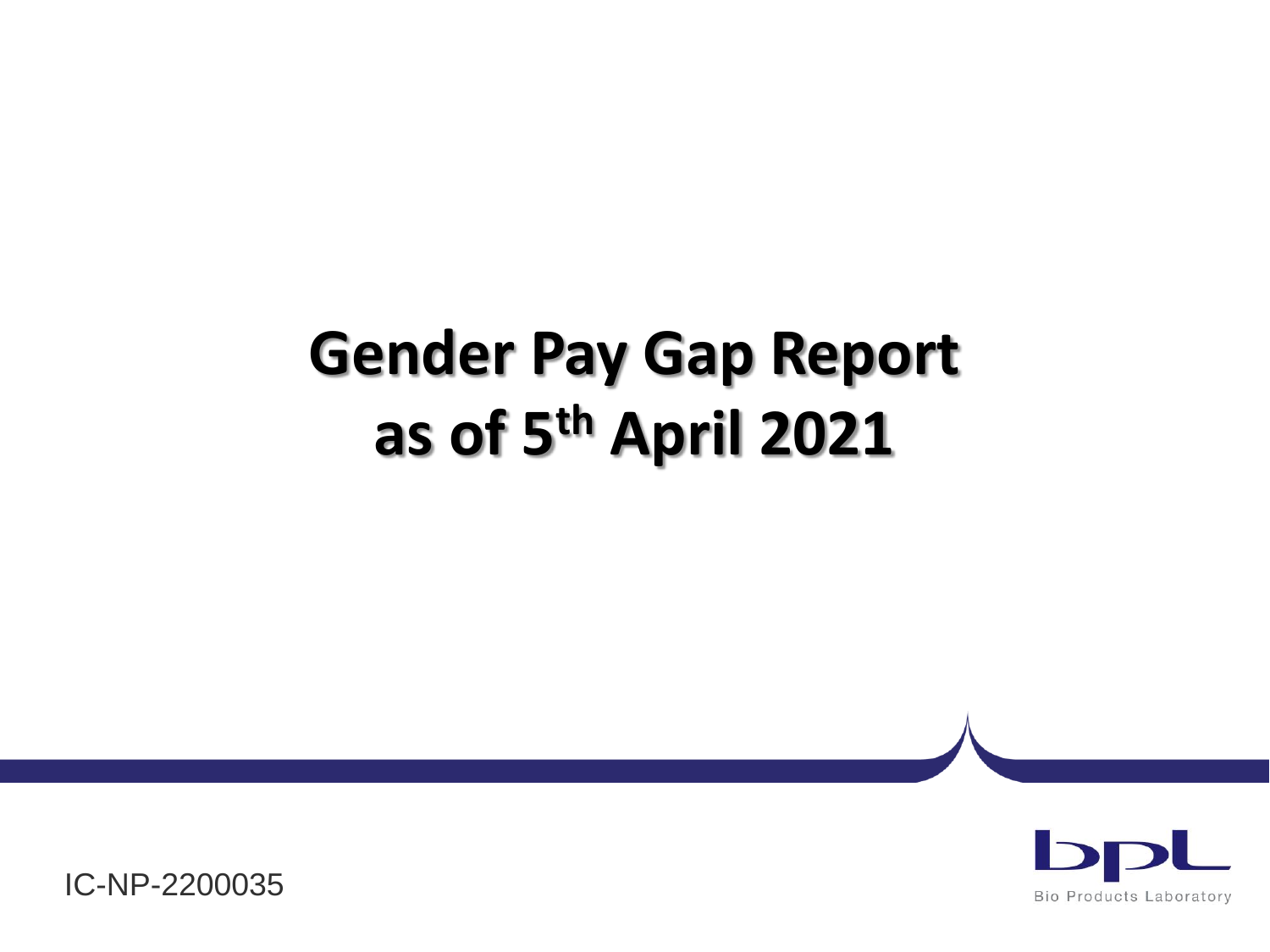

Ensuring we encourage career progression for all in our business, regardless of gender, is a key principle of our company and our leadership team. As you will see from the results in this report our Gender pay gap is industry leading which demonstrates our commitment to ensure that BPL's pay practices are both consistent and fair.

Michael Mensa President & Chief Financial Officer

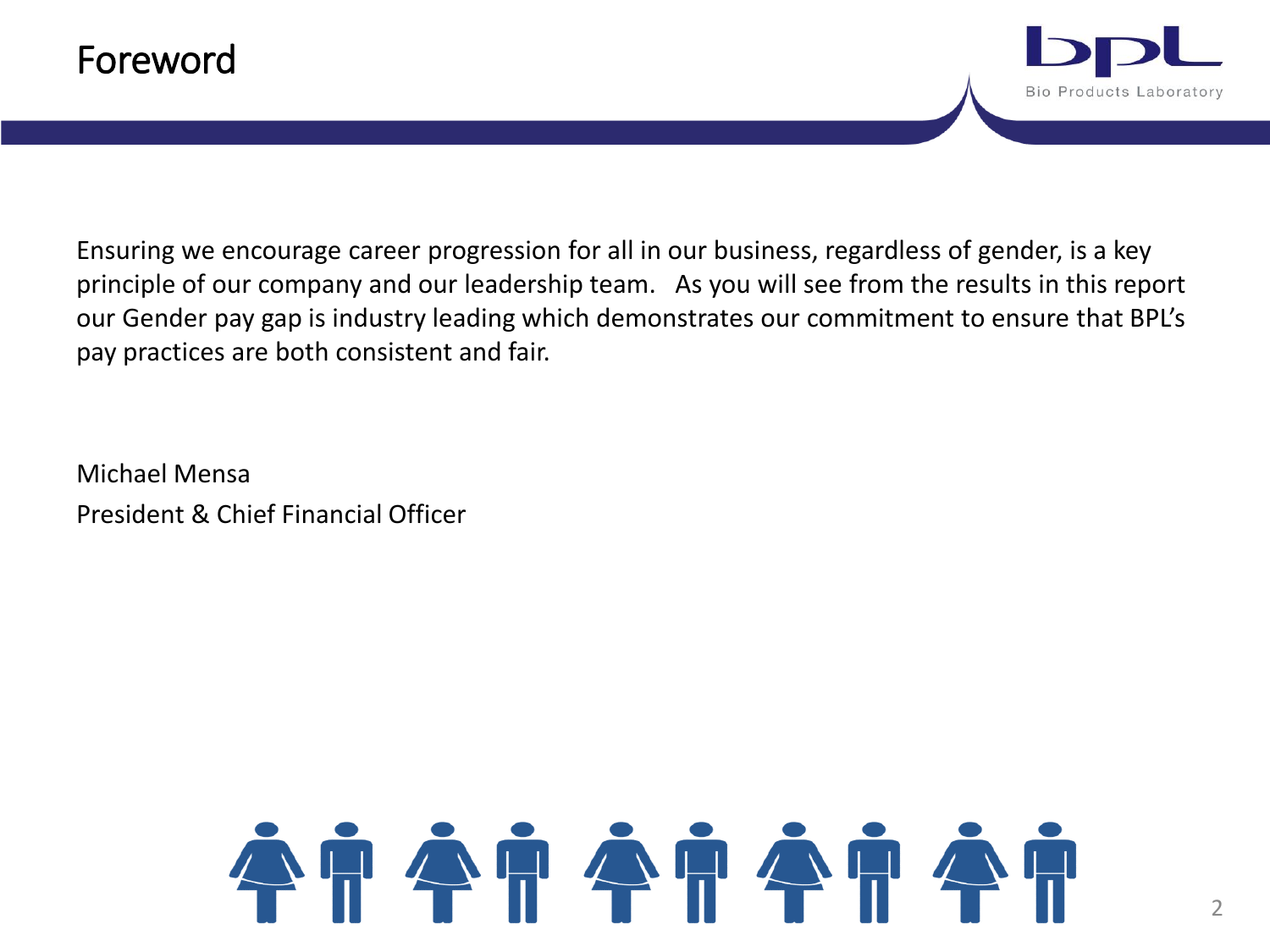#### **Why do we report our gender pay gap annually?**

UK companies employing more than 250 people must publish mandatory gender pay gap information annually, as at the "snapshot date" of 5<sup>th</sup> April 2021.

### **What is gender pay gap?**

Gender pay gap is the difference in total earnings between men and women measured over a specific pay period. At BPL we calculate the Gender pay gap over the April monthly Pay period.

#### **How is it calculated?**

There are strict rules as to how it is calculated, but essentially the metrics required are the average and median hourly pay rate for men and women. Included in the definition of pay are salary, bonus and allowance payments\*. This is then divided by an employee's contracted number of hours per month to create an hourly pay rate .

#### **Other mandatory statistics**

We are also required to produce statistics on bonus payments received by men and women over the 12-month period prior to the snapshot date of April 5<sup>th</sup> 2021.

Bio Products Laboratory

<sup>\*</sup>*Further adjustments are made to pro-rata any bonus payments bonus that relate to a full years' work effort as well as excluding employees on reduced pay; i.e. employees on maternity leave or unpaid leave.*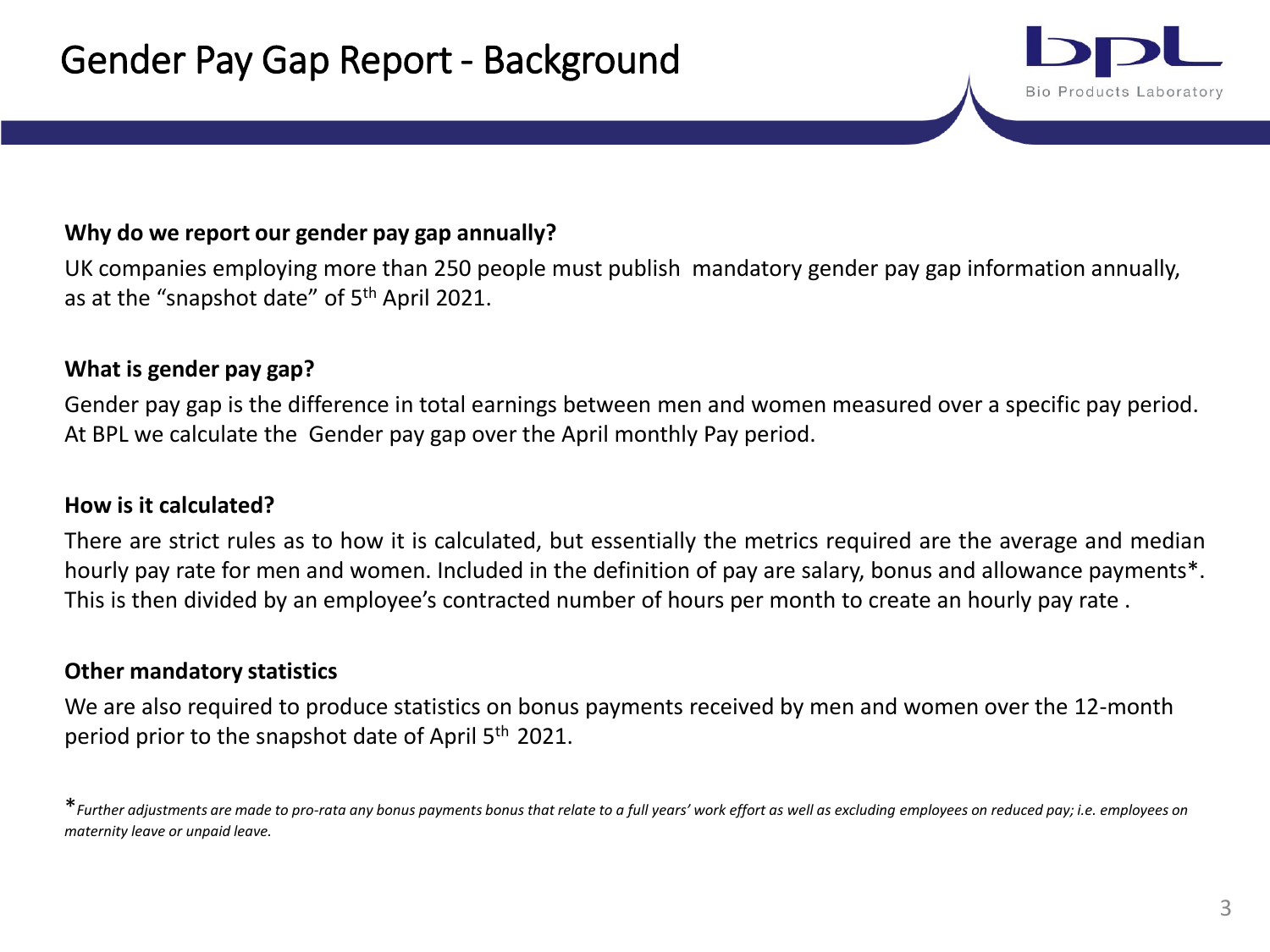## Gender Pay Statistics BPL 2021

Mean Gender Pay Gap (%)  $2.6$ 

**Median Gender Pay Gap (%)**  $3.2^{\circ}$ 

**Mean Gender Bonus Gap (%)** 9.9

**Median Gender Bonus Gap (%)**  $0.0$ 

**Male Employees Receiving Bonus (%)** 95.3

**Female Employees Receiving Bonus (%)** 95.7

#### Pay quartiles (% in each band)

|                         | <b>Males</b> | <b>Females</b> |
|-------------------------|--------------|----------------|
| <b>Band A (lowest)</b>  | 64.7         | 35.3           |
| <b>Band B</b>           | 67.9         | 32.1           |
| <b>Band C</b>           | 72.6         | 27.4           |
| <b>Band D (highest)</b> | 68.3         | 31.7           |

 $\checkmark$  On the snapshot date of 5<sup>th</sup> April 2021, male employees at BPL were on average paid 2.6% more than female employees. This compares favourably with the wider economy as reported in the Office for National Statistics – Group: All employees (14.4%) and the 2020-2021 XpertHR survey – Industry: Chemicals, pharmaceuticals and oil companies (11.5%).

**Bio Products Laboratory** 

- $\checkmark$  On the snapshot date of 5<sup>th</sup> April 2021, the median gender pay gap was 3.2%. This compares favourably with the wider economy as reported in the Office for National Statistics – Group: All employees (15.4%) and the 2020-2021 XpertHR survey – Industry: Chemicals, pharmaceuticals and oil companies (8.8%).
- $\checkmark$  In the 12 months to the snapshot date, from 6<sup>th</sup> April 2020 to 5<sup>th</sup> April 2021, male employees at BPL received bonus payments that were on average 9.9% higher than female employees. This compares favourably with the wider economy as reported in the Office for National Statistics – Group: All employees (66.8%) and the 2020-2021 XpertHR survey – Group: Industry Chemicals, pharmaceuticals and oil companies (23.0%).
- $\checkmark$  On the snapshot date of 5<sup>th</sup> April 2021, there were 689 males (68%) and 319 (32%) females in the sample used for gender pay statistics.